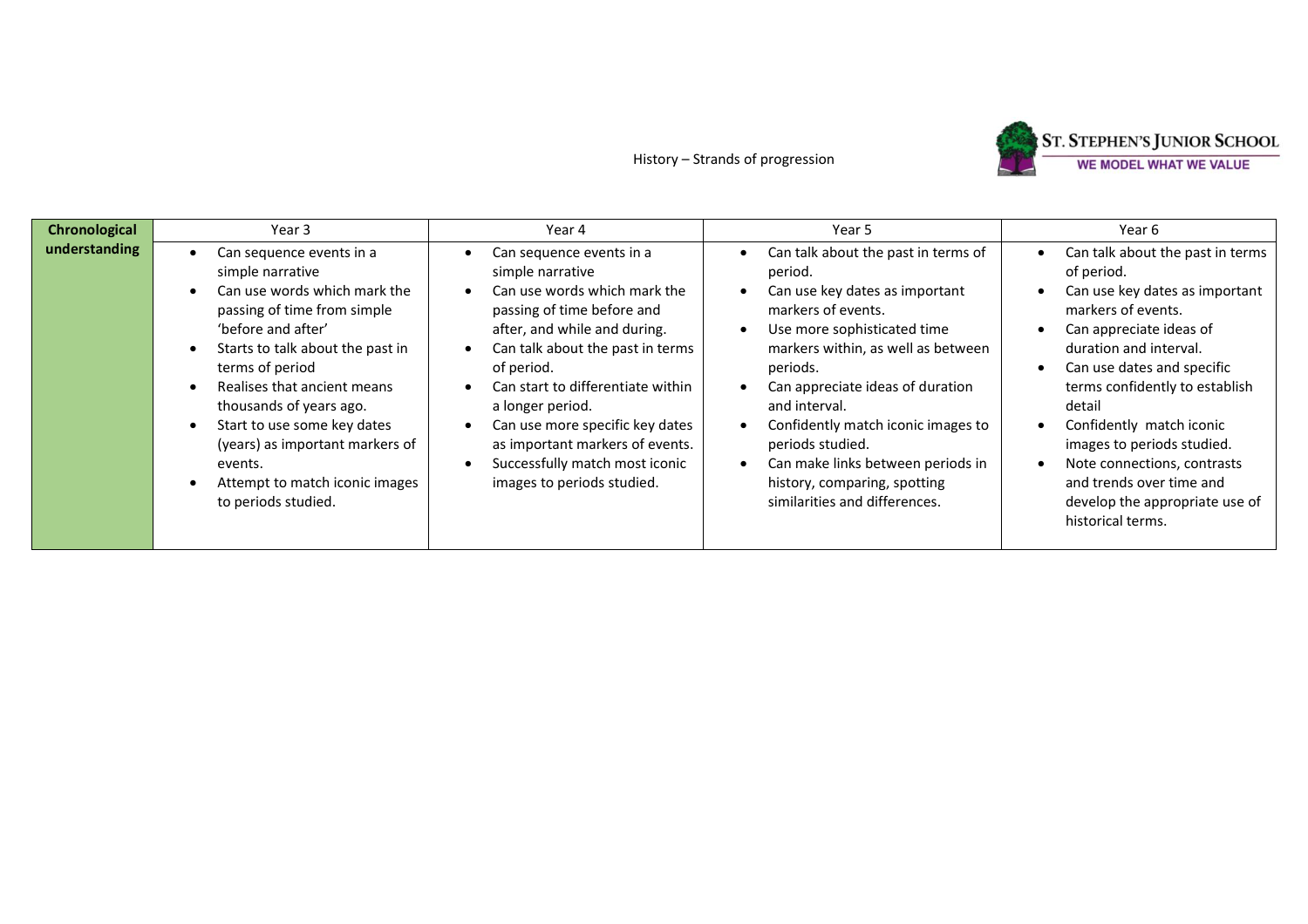| <b>Historical Enquiry</b> | Year 3                                                                                                                                                                                                                                               | Year 4                                                                                                                                                                                                                                                                                                                                                                                                            | Year 5                                                                                                                                                                                                                                                                                                                                                                                                                                                                                                                                                                           | Year 6                                                                                                                                                                                                                                                                                                                                                                                                                                            |
|---------------------------|------------------------------------------------------------------------------------------------------------------------------------------------------------------------------------------------------------------------------------------------------|-------------------------------------------------------------------------------------------------------------------------------------------------------------------------------------------------------------------------------------------------------------------------------------------------------------------------------------------------------------------------------------------------------------------|----------------------------------------------------------------------------------------------------------------------------------------------------------------------------------------------------------------------------------------------------------------------------------------------------------------------------------------------------------------------------------------------------------------------------------------------------------------------------------------------------------------------------------------------------------------------------------|---------------------------------------------------------------------------------------------------------------------------------------------------------------------------------------------------------------------------------------------------------------------------------------------------------------------------------------------------------------------------------------------------------------------------------------------------|
|                           | Children extract simple<br>٠<br>information from<br>texts/pictures/objects showing<br>basic comprehension.<br>Can make simple deductions<br>about what text means based<br>on what is included.<br>Start to discuss how reliable a<br>source may be. | Children extract simple<br>information from<br>texts/pictures/objects showing<br>basic comprehension<br>Can make simple deductions<br>about what text means based<br>on what is included.<br>Children start combining<br>information from more than<br>one source<br>Children see that some sources<br>are more useful than others.<br>Children start to think of<br>reasons why a source might be<br>unreliable. | Children start combining<br>information from more than one<br>source<br>Children see that some sources are<br>more useful than others.<br>Children start to raise questions<br>about what the evidence tells us.<br>They are aware of the need not to<br>rush to conclusions based on flimsy<br>evidence.<br>Will use phrases such as, We<br>cannot tell for sure. Most evidence<br>suggests.<br>Can consider the worthiness of a<br>source by reference to what is<br>known about the topic.<br>select suitable sources of evidence,<br>sometimes giving reasons for<br>choices | Children can confidently<br>combine information from<br>more than one source<br>Children see that some<br>sources are more useful than<br>others.<br>seek out and analyse a wide<br>range of evidence in order to<br>justify claims about the past<br>Offers substantiated reasons<br>why some sources might be<br>treated cautiously.<br>Understand that no single<br>source of evidence gives the<br>full answer to questions<br>about the past |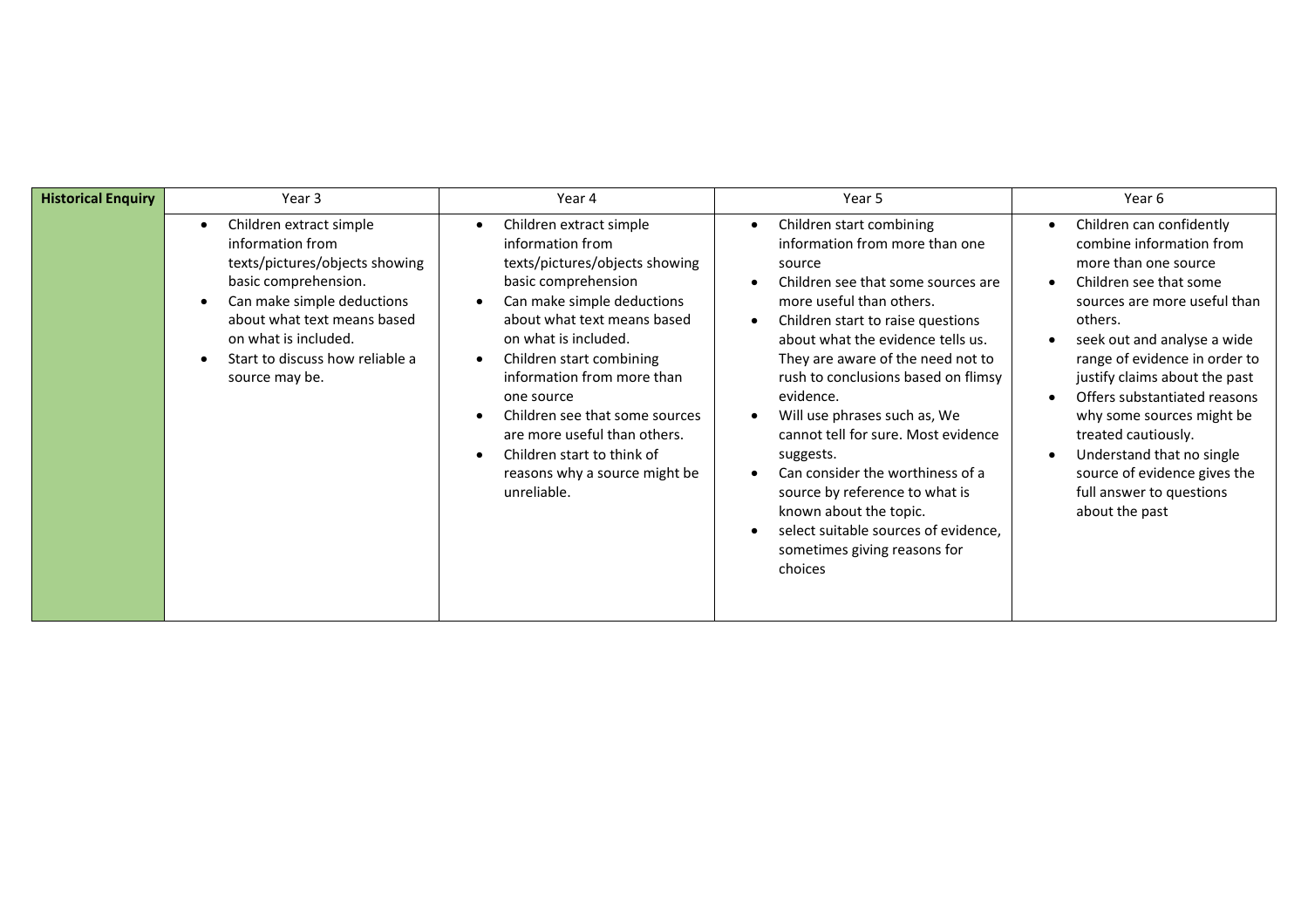| <b>Interpretation and</b> | Year 3                                                                                                                                                                                                                                                                                                                                                                                                                                                                                                                                                                    | Year 4                                                                                                                                                                                                                                                                                                                                                                                                                                                                                                                                                                                                                     | Year 5                                                                                                                                                                                                                                                                                                                                                                                                                                                                                                                                                                                                                                                                                            | Year 6                                                                                                                                                                                                                                                                                                                                                                                                                                                                                                                                                                                                                                         |
|---------------------------|---------------------------------------------------------------------------------------------------------------------------------------------------------------------------------------------------------------------------------------------------------------------------------------------------------------------------------------------------------------------------------------------------------------------------------------------------------------------------------------------------------------------------------------------------------------------------|----------------------------------------------------------------------------------------------------------------------------------------------------------------------------------------------------------------------------------------------------------------------------------------------------------------------------------------------------------------------------------------------------------------------------------------------------------------------------------------------------------------------------------------------------------------------------------------------------------------------------|---------------------------------------------------------------------------------------------------------------------------------------------------------------------------------------------------------------------------------------------------------------------------------------------------------------------------------------------------------------------------------------------------------------------------------------------------------------------------------------------------------------------------------------------------------------------------------------------------------------------------------------------------------------------------------------------------|------------------------------------------------------------------------------------------------------------------------------------------------------------------------------------------------------------------------------------------------------------------------------------------------------------------------------------------------------------------------------------------------------------------------------------------------------------------------------------------------------------------------------------------------------------------------------------------------------------------------------------------------|
| knowledge                 | Can identify differences<br>between versions of the<br>same event e.g. the video<br>gives a different view to what<br>we have just read<br>Start to give simple reason<br>why we might have more<br>than one version: e.g. No-one<br>there recording the event;<br>lost in translation.<br>Introduced to the idea that<br>we have to have different<br>interpretations due to lack of<br>evidence. e.g. We have no<br>pictures showing what<br>Boudicca really looked like so<br>historians and artists work<br>from written sources and<br>come up with different views. | Children can give reasons why<br>$\bullet$<br>we there are various versions of<br>events<br>Start to see that there are often<br>$\bullet$<br>different interpretations<br>because the gaps in the<br>evidence are so large so are<br>reconstructed in different ways.<br>This is particularly true of<br>events from the remote past.<br>Start to realise that history is<br>continuously being rewritten; if<br>we find more we have to<br>rewrite the past<br>describe the characteristic<br>$\bullet$<br>features of the past, including<br>ideas, beliefs, attitudes and<br>experiences of men, women<br>and children | Understand that people create<br>$\bullet$<br>different versions of the past for<br>different audiences and<br>therefore might give a different<br>emphasis<br>understand how our knowledge<br>of the past is constructed from a<br>range of sources<br>understand that some<br>$\bullet$<br>interpretations might be more<br>accurate and reliable than others,<br>by use of their own background<br>knowledge<br>make comparisons and contrasts<br>$\bullet$<br>between historical periods;<br>explaining things that have<br>changed and things which have<br>stayed the same<br>appreciate that significant events<br>$\bullet$<br>in history have helped shape the<br>country we have today. | understand that all history is to<br>$\bullet$<br>some extent interpretations and<br>see why some people might write<br>different versions of the same<br>event; Even when using the same<br>evidence historians can put a<br>different gloss on events.<br>Children grasp that interpretations<br>might differ depending on the<br>aspect that people are looking at;<br>Views of the Victorians might be<br>more positive if looking at benefits<br>of industrialization and empire,<br>and more negative if looking at<br>child labour or slavery.<br>understand how our knowledge of<br>the past is constructed from a<br>range of sources |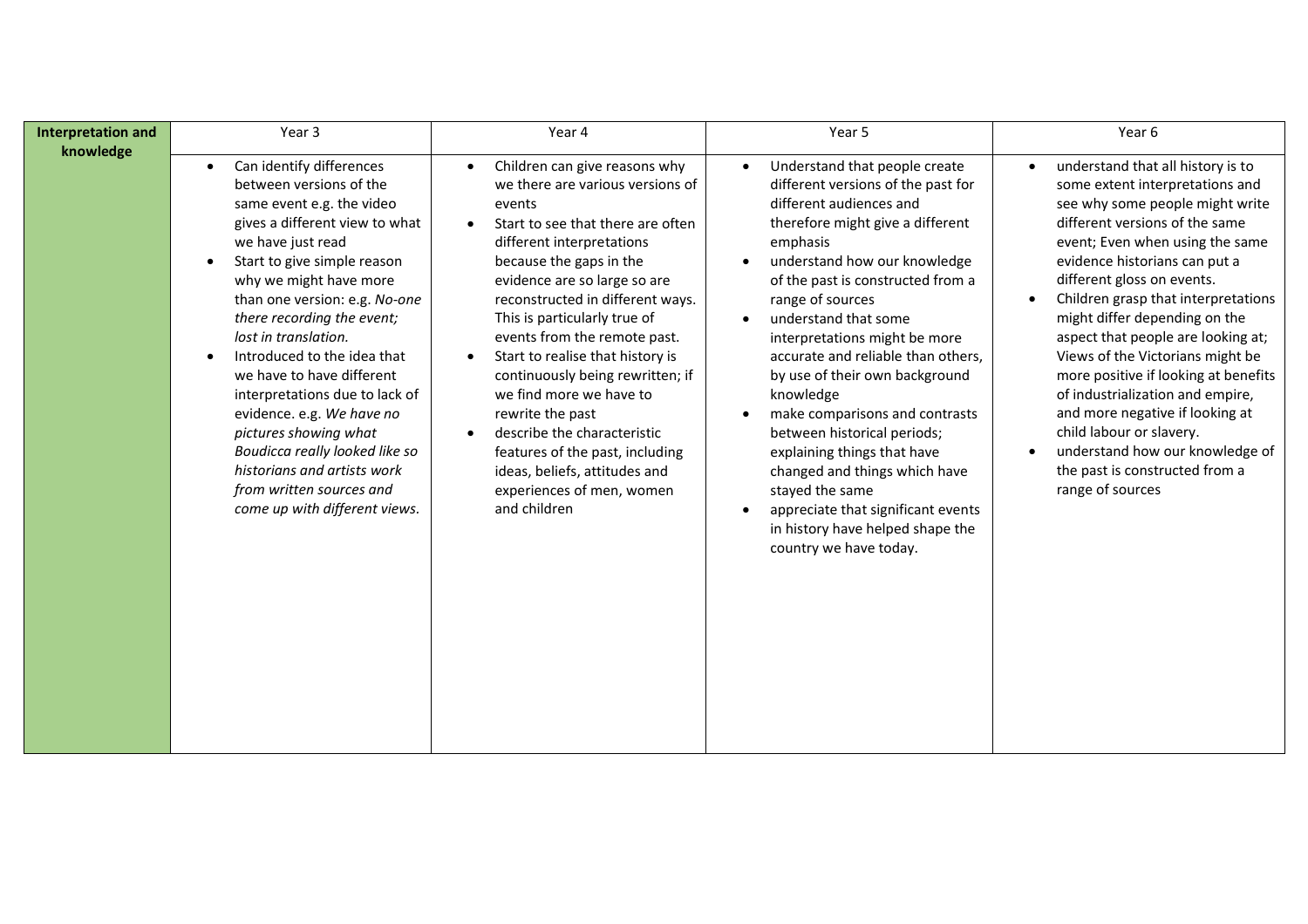| <b>Periods and</b> | Year 3                                                                                                                                                                                                                                                                                                                                                                            | Year 4                                                                                                                                                                                                                                                                                                                                                                                                                                                                                                                         | Year 5                                                                                                                                                                                                                                                                                                                                                                                                                                                                                                                                                                                                                                                                                                                                                                       | Year 6                                                                                                                                                                                                                                                                                                                                                                                                                                                                                                                                                                                                                                                                                                                                                            |
|--------------------|-----------------------------------------------------------------------------------------------------------------------------------------------------------------------------------------------------------------------------------------------------------------------------------------------------------------------------------------------------------------------------------|--------------------------------------------------------------------------------------------------------------------------------------------------------------------------------------------------------------------------------------------------------------------------------------------------------------------------------------------------------------------------------------------------------------------------------------------------------------------------------------------------------------------------------|------------------------------------------------------------------------------------------------------------------------------------------------------------------------------------------------------------------------------------------------------------------------------------------------------------------------------------------------------------------------------------------------------------------------------------------------------------------------------------------------------------------------------------------------------------------------------------------------------------------------------------------------------------------------------------------------------------------------------------------------------------------------------|-------------------------------------------------------------------------------------------------------------------------------------------------------------------------------------------------------------------------------------------------------------------------------------------------------------------------------------------------------------------------------------------------------------------------------------------------------------------------------------------------------------------------------------------------------------------------------------------------------------------------------------------------------------------------------------------------------------------------------------------------------------------|
| features           | understand some of the<br>key characteristics of the<br>period being studied and<br>can spot anachronisms<br>Secure in understanding<br>$\bullet$<br>the main differences<br>between today and the<br>period being studied.<br>Start to make links<br>$\bullet$<br>between different<br>features of a society to<br>make sense of the world<br>lived in by people in the<br>past. | show an understanding of the<br>main ideas associated with<br>that society e.g. can explain<br>why Egyptians mummified<br>bodies. They tend to describe<br>rather than explain and tend<br>to speak about the society as<br>if everyone felt the same.<br>understand that people in the<br>past had a range of different<br>ways of looking at their world<br>and can explain ideas.<br>can make links between<br>$\bullet$<br>different features of a society<br>to make sense of the world<br>lived in by people in the past | know that not everyone in the past<br>$\bullet$<br>lived in the same way. They can<br>contrast life for rich and poor. They<br>know that there are different levels<br>in society.<br>understand that people in the past<br>$\bullet$<br>had a range of different ways of<br>looking at their world and can<br>explain ideas.<br>C can make links between different<br>$\bullet$<br>features of a society to make sense<br>of the world lived in by people in the<br>past.<br>Children understand that people's<br>$\bullet$<br>experiences varied depending on<br>status.<br>compare an aspect of life with the<br>$\bullet$<br>same aspect in another period<br>study different aspects of life of<br>$\bullet$<br>different people - differences<br>between men and women | explain beliefs and attitudes in terms<br>$\bullet$<br>of why people might have had those<br>ideas.<br>understand that experiences varied<br>$\bullet$<br>depending on status e.g. women's<br>position in Greek society was very<br>different in Athens and Sparta<br>describe and explain ways of life at<br>$\bullet$<br>different levels of society and<br>understand that people would have<br>different outlooks on life depending<br>on their social standing.<br>avoid sweeping generalization saying<br>$\bullet$<br>instead, it all depends on who you<br>were, what position you had in<br>society.<br>explain beliefs, behaviour and<br>$\bullet$<br>characteristics of people, recognising<br>that not everyone shares the same<br>views and feelings |

| <b>Cause and effect</b> | Voor<br>$- -$ | Voor<br>u u | ۱ده ۷<br>--- | Yeaı |
|-------------------------|---------------|-------------|--------------|------|
|                         |               |             |              |      |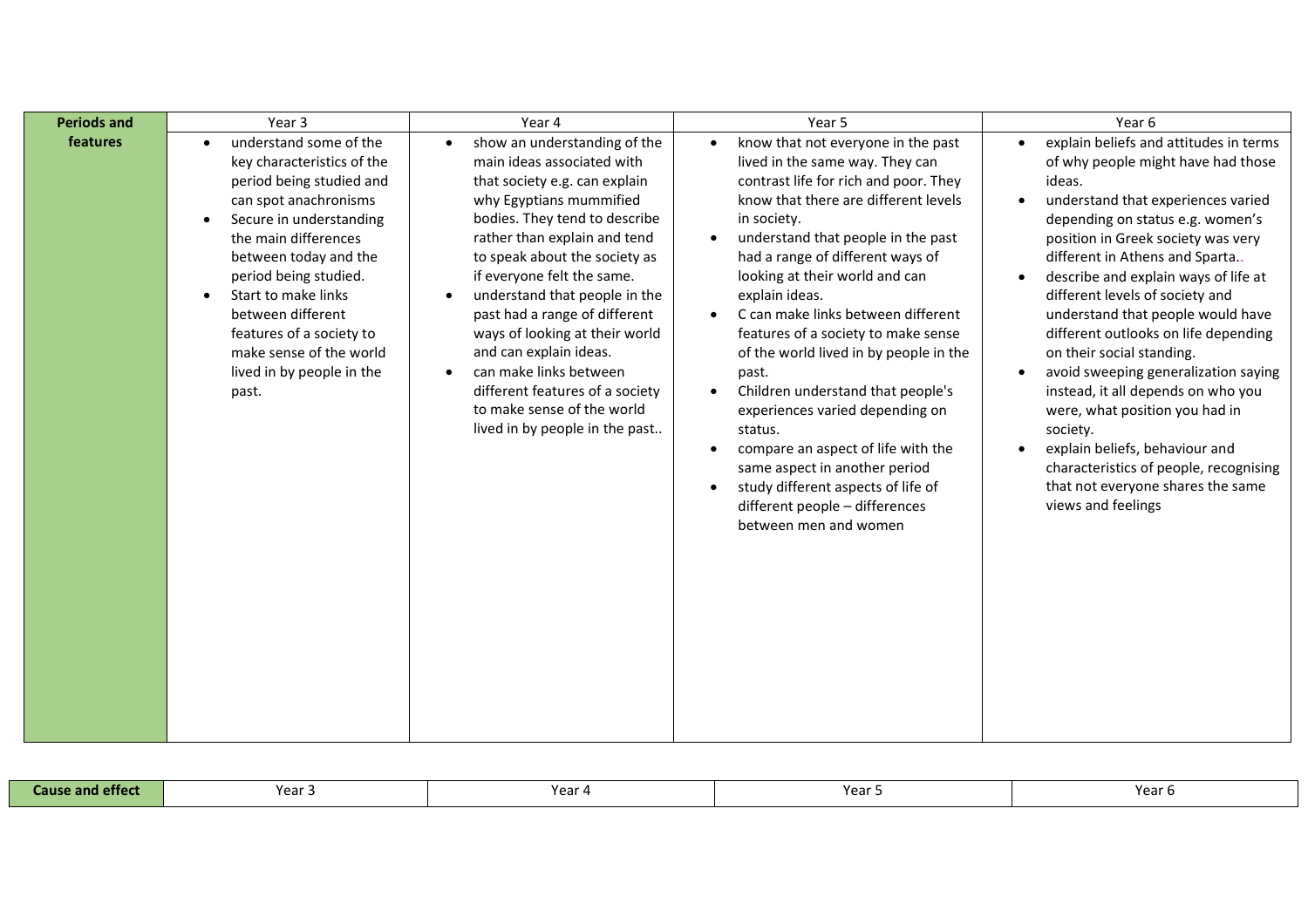| Analysing actions of people in<br>historical settings; focusing<br>only on what one person<br>wanted e.g. why Claudius<br>wanted to invade;<br>Sees that events have more<br>than one cause and can<br>explain slightly more complex<br>events than in Key Stage 1<br>e.g. larger scale events or to<br>do with actions of groups of<br>people;<br>Starts to discuss and<br>understand that events may<br>happen because of other<br>reasons than human action | Explaining general and<br>impersonal causes; seeing that<br>events happen because of other<br>reasons than just human action.<br>Moving from two causes to<br>realising that you need to give<br>several causes to explain some<br>events; Moves away from simply<br>listing to trying to give a little<br>detail about each cause;<br>Realises that events usually<br>happen for a combination of<br>reasons, even though there is still<br>some element of listing; | Starts to genuinely explain rather<br>than list; May dwell on one cause<br>at expense of others but it is real<br>attempt to explain not just<br>describe;<br>Explains an event using simple<br>form of classification e.g. to do<br>with money or religion; Sees<br>consequences in terms of<br>immediate and longer-term effects<br>and can see that people were<br>affected differently;<br>Sees causes might be connected in<br>some way; one cause might be<br>linked to another making the event<br>much more likely to happen | Explain an event with reference<br>to abstract ideas such as long and<br>short-term or events building up;<br>Starts to express explanation in<br>term of relative importance<br>backed up by reasoned argument<br>e.g. The main reason was Also<br>important Some people think;<br>By the end of the key stage some<br>children are able to explain some<br>quite complex events using a<br>good range of causes, some of<br>them linked in a simple way. |
|----------------------------------------------------------------------------------------------------------------------------------------------------------------------------------------------------------------------------------------------------------------------------------------------------------------------------------------------------------------------------------------------------------------------------------------------------------------|-----------------------------------------------------------------------------------------------------------------------------------------------------------------------------------------------------------------------------------------------------------------------------------------------------------------------------------------------------------------------------------------------------------------------------------------------------------------------|--------------------------------------------------------------------------------------------------------------------------------------------------------------------------------------------------------------------------------------------------------------------------------------------------------------------------------------------------------------------------------------------------------------------------------------------------------------------------------------------------------------------------------------|------------------------------------------------------------------------------------------------------------------------------------------------------------------------------------------------------------------------------------------------------------------------------------------------------------------------------------------------------------------------------------------------------------------------------------------------------------|
|----------------------------------------------------------------------------------------------------------------------------------------------------------------------------------------------------------------------------------------------------------------------------------------------------------------------------------------------------------------------------------------------------------------------------------------------------------------|-----------------------------------------------------------------------------------------------------------------------------------------------------------------------------------------------------------------------------------------------------------------------------------------------------------------------------------------------------------------------------------------------------------------------------------------------------------------------|--------------------------------------------------------------------------------------------------------------------------------------------------------------------------------------------------------------------------------------------------------------------------------------------------------------------------------------------------------------------------------------------------------------------------------------------------------------------------------------------------------------------------------------|------------------------------------------------------------------------------------------------------------------------------------------------------------------------------------------------------------------------------------------------------------------------------------------------------------------------------------------------------------------------------------------------------------------------------------------------------------|

| Yea.<br>Year<br>.<br>$-$ cor $\overline{ }$<br>cation<br>mm<br>'ear<br>ear o |
|------------------------------------------------------------------------------|
|------------------------------------------------------------------------------|